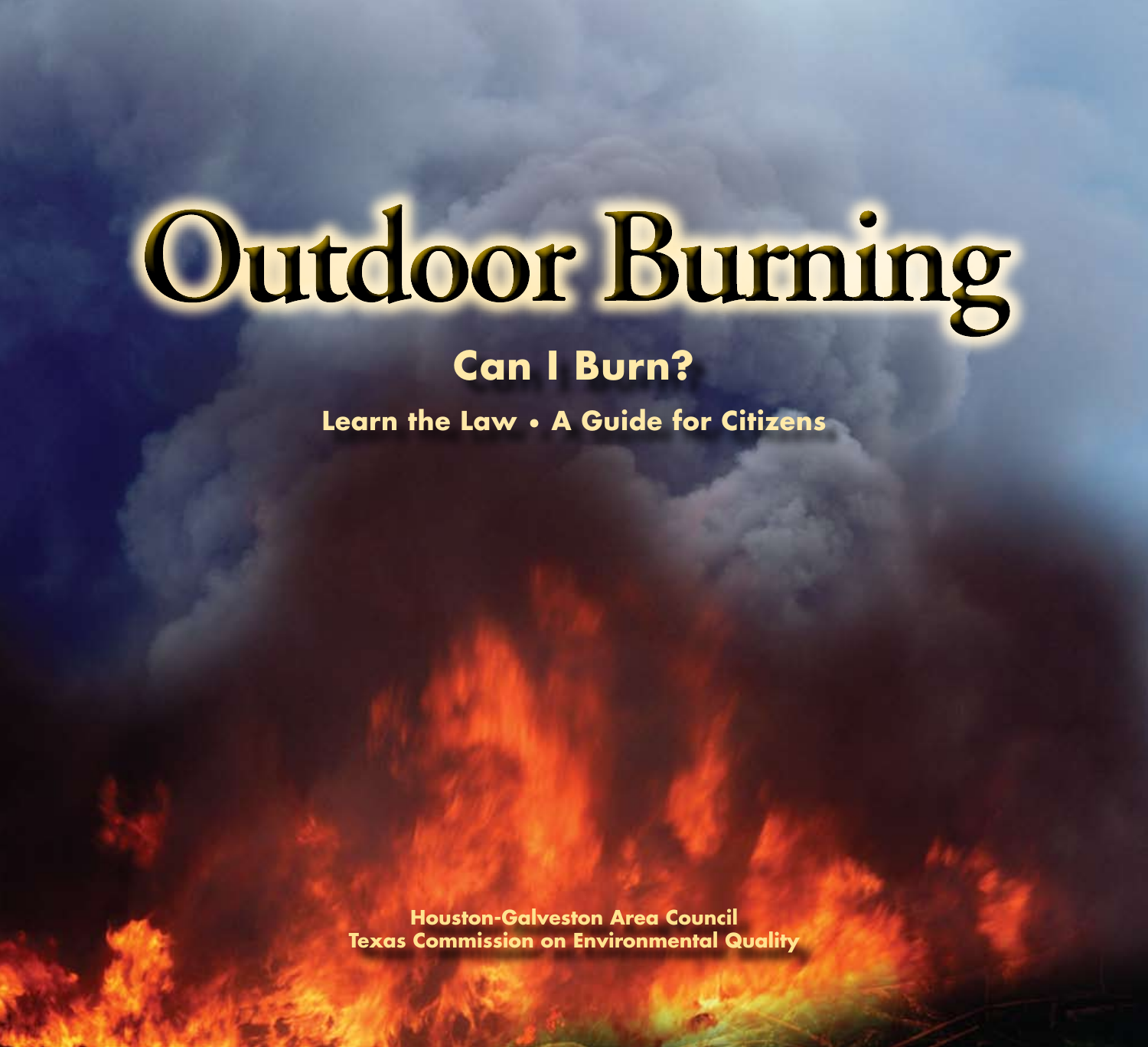

### **Outdoor Burning**

Outdoor burning, in general, is illegal in the Houston-Galveston Region because it contributes to air pollution.

### **The purpose of this guide is to help you know how to burn safely and legally, if it is necessary to burn.**

There are some exceptions in which burning is necessary.

In those cases, the Outdoor Burning Rule has been designed to protect the environment and promote public health and safety.

Conditions in which exceptions are met depend on county population and ozone attainment status.

Note: *If you live in an incorporated area, check local ordinances before burning.* 

### **How to Report Someone Illegally Burning Outdoors**

- Call the TCEQ Region 12 Office at 713-767-3714 or your local air pollution control office.
- Call the TCEQ Environmental Complaint Hotline 1-888-777-3186.
- Submit an email at [cmplaint@tceq](mailto:cmplaint@tceq.texas.gov).texas.gov
- Submit a complaint via the online form on the agency website: [https://www.tceq.texas.gov/assets/public/compliance/monops/](https://www.tceq.texas.gov/assets/public/compliance/monops/complaints/complaints.html) complaints/complaints.html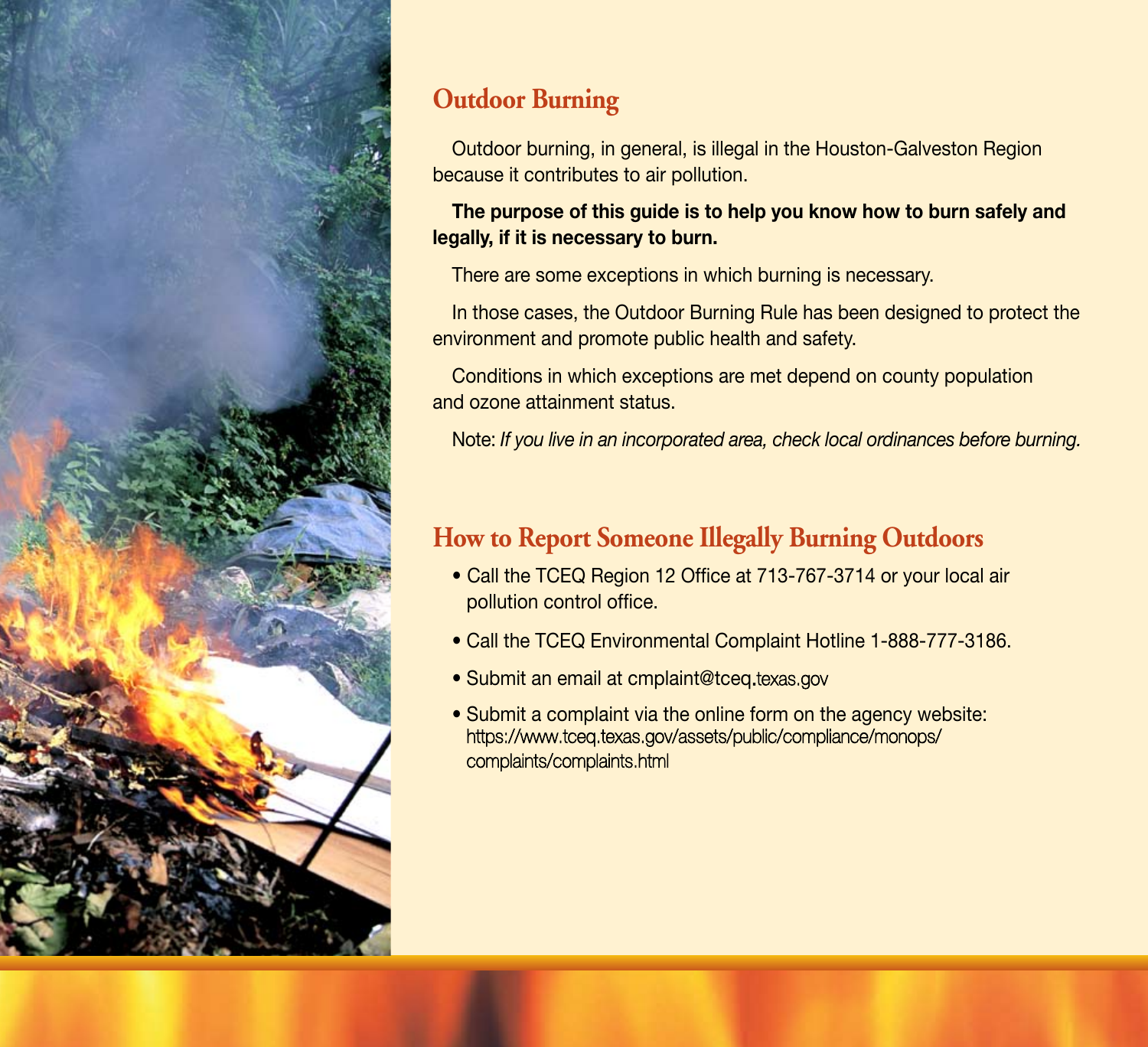### **Table of Contents**

| Alternatives to Burning2                            |  |
|-----------------------------------------------------|--|
| When to Notify TCEQ 3                               |  |
| Austin County 5                                     |  |
| Brazoria County4                                    |  |
| Chambers County8                                    |  |
| Colorado County 5                                   |  |
| Fort Bend County 4                                  |  |
| Galveston County4                                   |  |
| Harris County7                                      |  |
| Liberty County  4                                   |  |
| Matagorda County5                                   |  |
| Montgomery County 6                                 |  |
|                                                     |  |
| <b>Waller County  8</b>                             |  |
| <b>Wharton County5</b>                              |  |
| <b>General Requirements for</b><br>Outdoor Burning9 |  |
|                                                     |  |



Ozone Non-Attainment —does not meet the National Ambient Air Quality Standards (NAAQS) for ozone. Ozone Attainment—does meet the National Ambient Air Quality Standards (NAAQS) for ozone.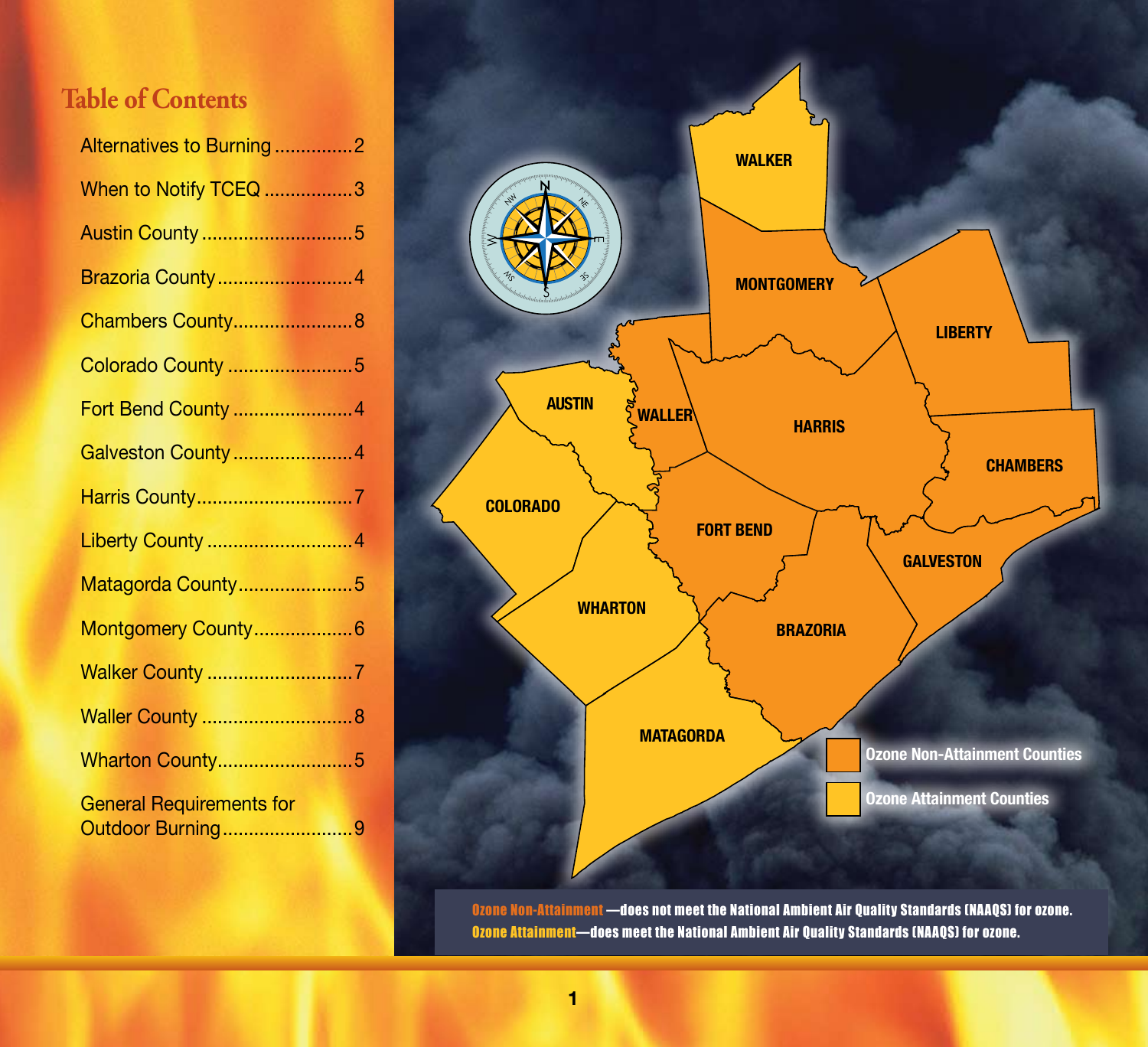### **Alternatives to Burning**

**With creative thinking and help from the TCEQ Region 12 office (713-767-3714), you can develop ways to dispose of your waste other than burning it.** 

### **Here are a few ideas:**

### **Recycling**

Recycling is separating paper, glass, plastics, aluminum and other metals, computer and small electronic waste from trash material. Some materials can be sold at a salvage yard, donated at a recycling center or landfill.

### **Composting**

Wastes from landscape maintenance can often be easily composted on site. Similar wastes, even some papers, can be composted under the right conditions.

### *Mechanical Chipping or Mulching*

Mulch, wood and plant products, can be used for soil enrichment, moisture retention and creating compost. In some cases, mulch can be a marketable product and put to use where it is produced, or given to residents and nurseries.

If the material cannot be used as landscape mulch, chipping can still be useful to reduce the volume of waste that must be disposed of by some other means.

### **Logging**

Trees cleared for development sometimes can be converted to a marketable product—lumber, pulp or firewood—as one way to reduce the costs of disposal.

### **Landfills**

Landfills are a permitted outdoor area for waste disposal. Some landfills have recycling centers, with chippers for wood waste and collection bins for paper, plastic and glass.

### **Air-Curtain Incineration (Trench Burning)**

- Many land-clearing contractors have portable devices, known as trench burners or air-curtain incinerators, that can be used to dispose of brush or untreated lumber with minimal emissions.
- These devices must be authorized by the TCEQ, prior to their construction at a burn site, and must have obtained authorizations for a state (usually a Permit by Rule) and a federal operating permit.
- Many contractors and distributors lease out these devices.

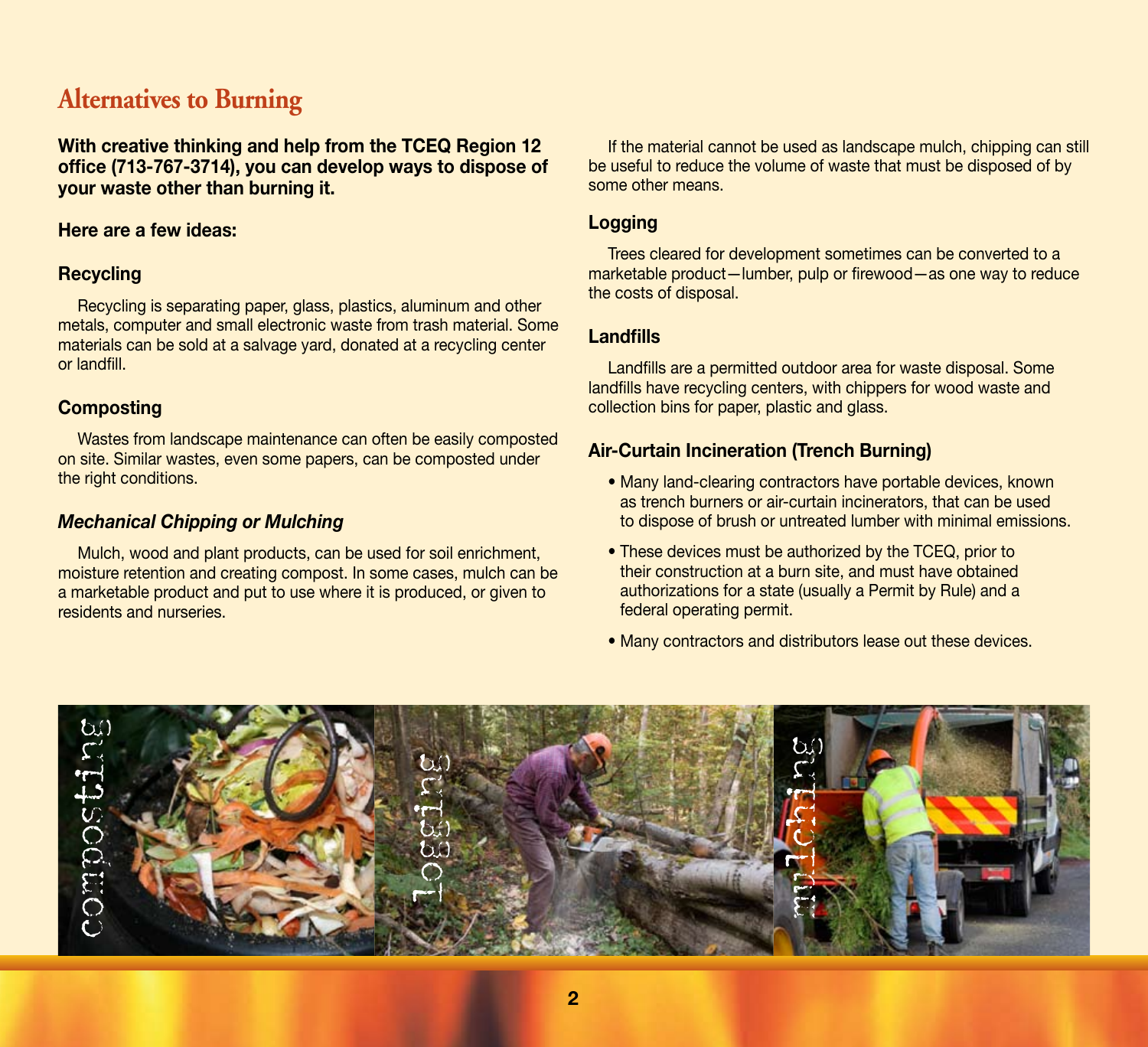### **When to Notify TCEQ**

| <b>PURPOSE OF BURNING</b>       | <b>NOTIFY THE TCEQ</b>                                              | <b>WHO TO NOTIFY*</b> |
|---------------------------------|---------------------------------------------------------------------|-----------------------|
| <b>DISPOSAL</b>                 |                                                                     |                       |
| • Domestic Waste                | Not Required                                                        | $+*$                  |
| • Diseased Animal Carcasses     | Not Required                                                        | ⊣∗                    |
| • Plant Growth On-Site          | Not Required                                                        | $1*3*$                |
| • Crop Residue                  | Orally or In Writing                                                | $1*3*$                |
| <b>PRESCRIBED BURNS</b>         |                                                                     |                       |
| • Coastal Salt Marsh            | In Writing 15 Working Days Prior<br>Oral Notification also Required | $3^*$                 |
| • Other than Coastal Salt Marsh | Orally or In Writing                                                | $1*2*3*$              |
| <b>OTHER</b>                    |                                                                     |                       |
| • Ceremonial Fires              | Not Required                                                        |                       |

### **\*Notifications**

- *1. Check local ordinances and notify any other government having jurisdiction over the area—for example, the county fire marshal, local fire department, or local law enforcement officials.*
- *2. Notify the Texas Forest Service before conducting prescribed burns for forest management.*
- *3. Before conducting the burn, determine whether any "structures containing sensitive receptors" (for example, residences, greenhouses, stables, etc.) are within 300 feet of and in the general direction downwind from the site of the burn. If so, obtain written permission from the occupants or operators of those structures before you begin the burn.*

*If your situation fits requirements for an exception, you may also need:*

- *Approval from the regional TCEQ office before you burn.*
- *To check local burn ordinances or regulations.*

*• To comply with general requirements for allowable outdoor burning before you burn.*

*TCEQ staff, acting on behalf of the TCEQ executive director, will consider:*

- *If there is a practical alternative.*
- *If the burning will cause or contribute to a nuisance or traffic hazard.*
- *Whether the practice will violate any federal or state primary or secondary standard for ambient air quality.*

*A TCEQ authorization may require you to follow certain procedures to control or abate emissions.* 

*The authorization may be revoked at any time if the TCEQ determines:*

- *The outdoor burning is creating a nuisance.*
- *That it violates any provision of an applicable permit.*
- *It is causing a violation of any air quality standard.*
- *It is not conforming to the conditions specified in the authorization.*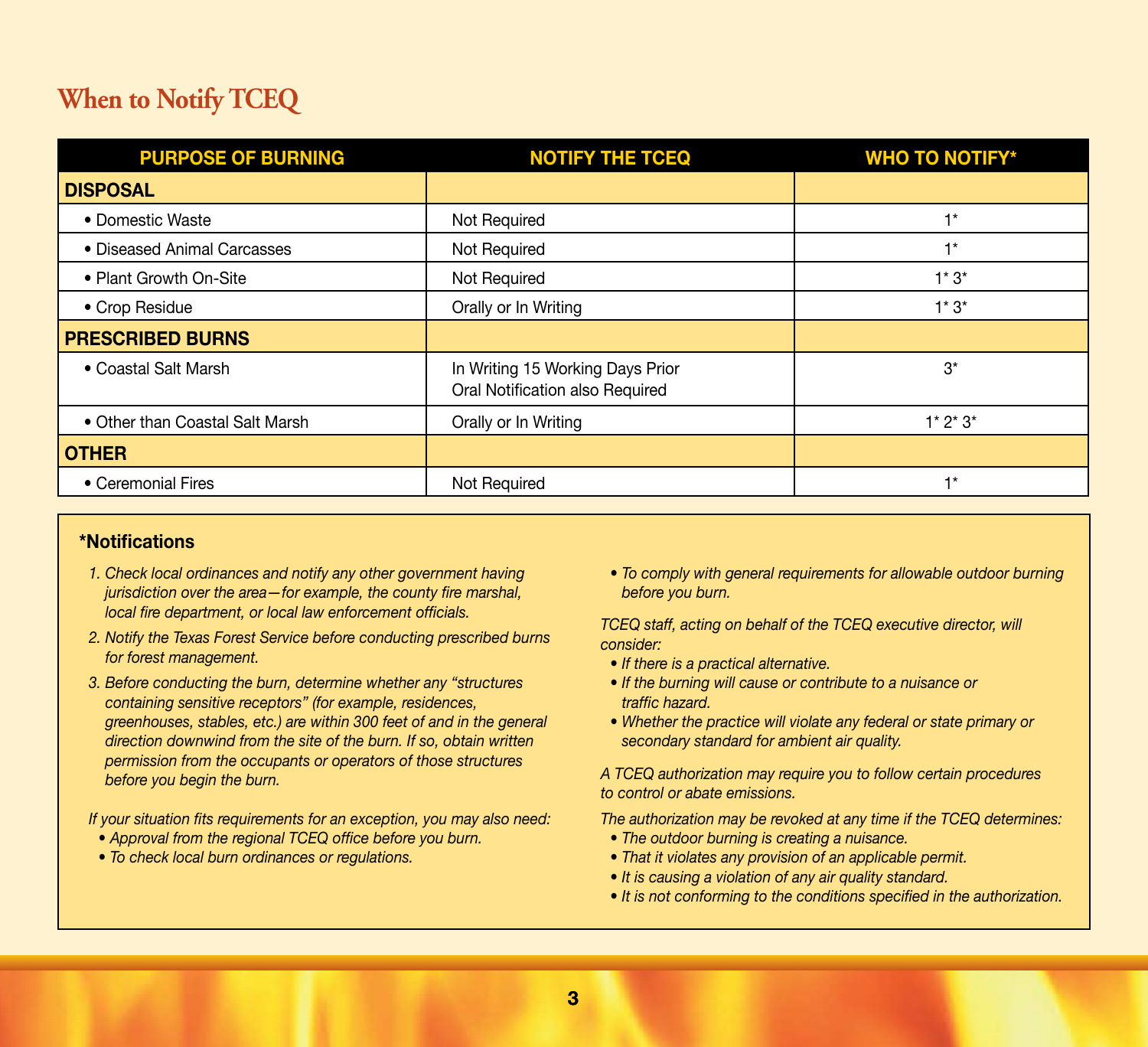### Notification to TCEQ



### **Brazoria, Fort Bend, Galveston, Harris, Liberty**

### **Domestic Wastes**

- You may burn domestic waste if collection is not provided or authorized by the local government. Domestic wastes include waste that normally results from the function of life within a residence and include: kitchen garbage, untreated lumber, cardboard boxes, packaging (including plastics, rubber), clothing, grass, leaves, and branch trimmings.
- Businesses may not burn domestic waste.

### **Plant Growth**

- On-site burning of trees, brush, grass, leaves branch trimmings and other plant growth by the property owner or authorized agent is allowed if there is no practical alternative.
- These ozone non-attainment counties in TCEQ region 12 will generally require a practical alternative.
- Only TCEQ may determine if a practical alternative exists.
- If there is no practical alternative then the material must be generated from the property on which the burning occurs, generated as a result of right-of-way maintenance or land clearing operations or maintenance along water canals.

### **Crop Residue Burning**

- Burning of crop residue for agricultural management purposes is allowed when no practical alternative exists.
- Burning is subject to general requirements for allowable outdoor burning.
- Structures containing sensitive receptors, humans and livestock must not be negatively impacted by the burn.
- Notification to TCEQ is recommended, but not required.

- If you qualify for an exception and meet the general requirements for allowable outdoor burning, you are still subject to nuisance conditions under the Texas Administrative Code and the Texas Health and Safety Code.
- Punishments are created under the Texas Water Code.
- The Texas Health and Safety Code provides TCEQ with the authority to authorize outdoor burning of waste. Fire marshals and chiefs do not have this authority.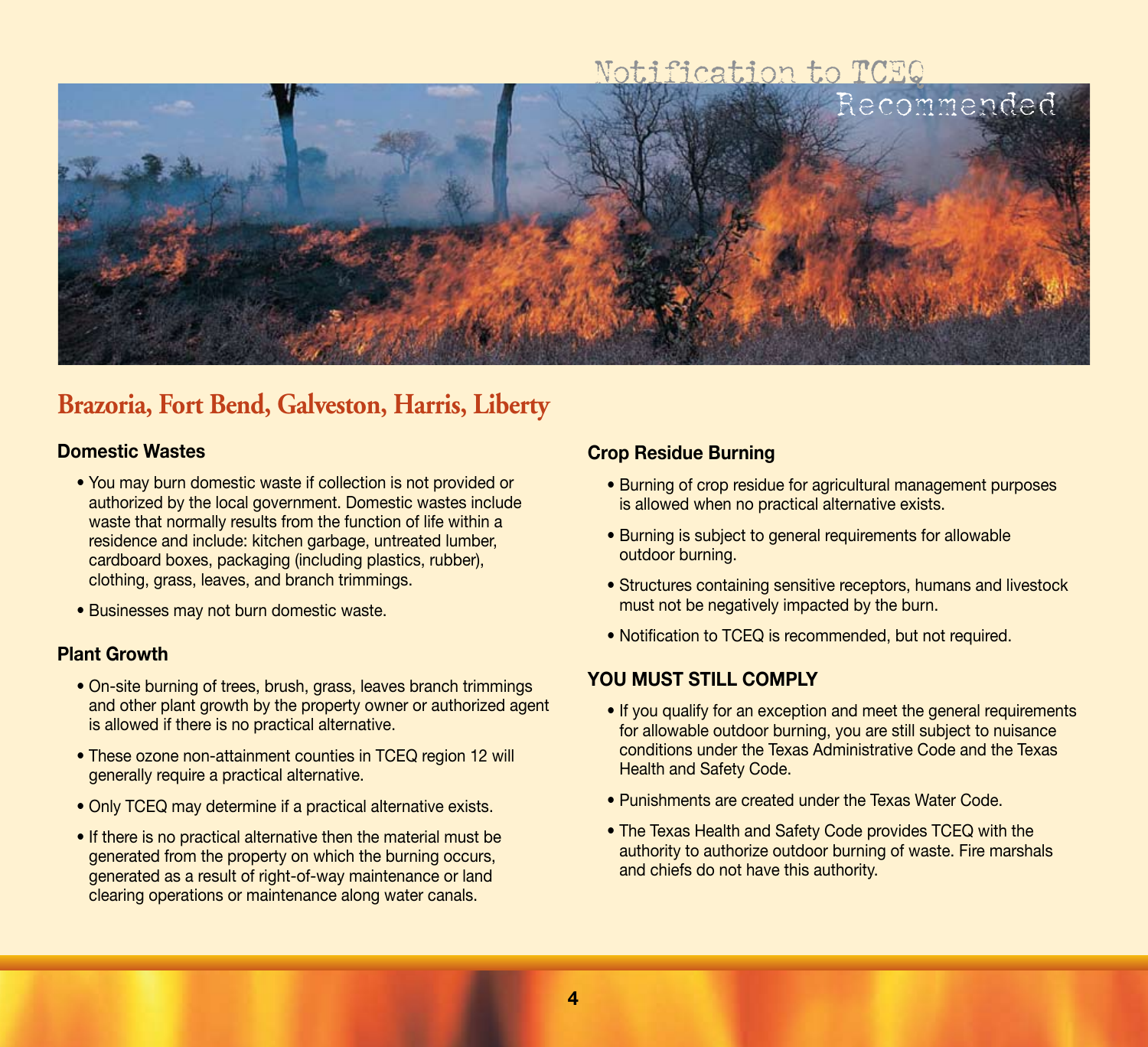### **Austin, Colorado, Matagorda, Wharton**

### **Domestic Wastes**

- You may burn domestic waste if collection is not provided or authorized by the local government. Domestic wastes include waste that normally results from the function of life within a residence and include: kitchen garbage, untreated lumber, cardboard boxes, packaging (including plastics, rubber), clothing, grass, leaves, and branch trimmings.
- Businesses may not burn domestic waste.

### **Plant Growth**

- On-site burning of trees, brush, grass, leaves branch trimmings and other plant growth by the property owner or authorized agent is allowed if:
	- Material is only generated from the property, is generated as a result of right-of-way maintenance, land clearing operations, maintenance along water canals.
- Practical alternatives are not required.
- Commercial operations may also burn.

### **Consolidated Burning**

• Plant growth waste generated from residential properties may be burned at a consolidated burn site.

- The designated site must be located outside a municipality.
- The owner or authorized agent of the designated burn site must comply with several conditions prior to burning (contact TCEQ for specific conditions).

### **Crop Residue Burning**

- Burning of crop residue for agricultural management purposes is allowed when no practical alternative exists.
- Burning is subject to general requirements for allowable outdoor burning.
- Structures containing sensitive receptors, humans and livestock must not be negatively impacted by the burn.
- Notification to TCEQ is recommended, but not required.

- If you qualify for an exception and meet the general requirements for allowable outdoor burning, you are still subject to nuisance conditions under the Texas Administrative Code and the Texas Health and Safety Code.
- Punishments are created under the Texas Water Code.
- The Texas Health and Safety Code provides TCEQ with the authority to authorize outdoor burning of waste. Fire marshals and chiefs do not have this authority.

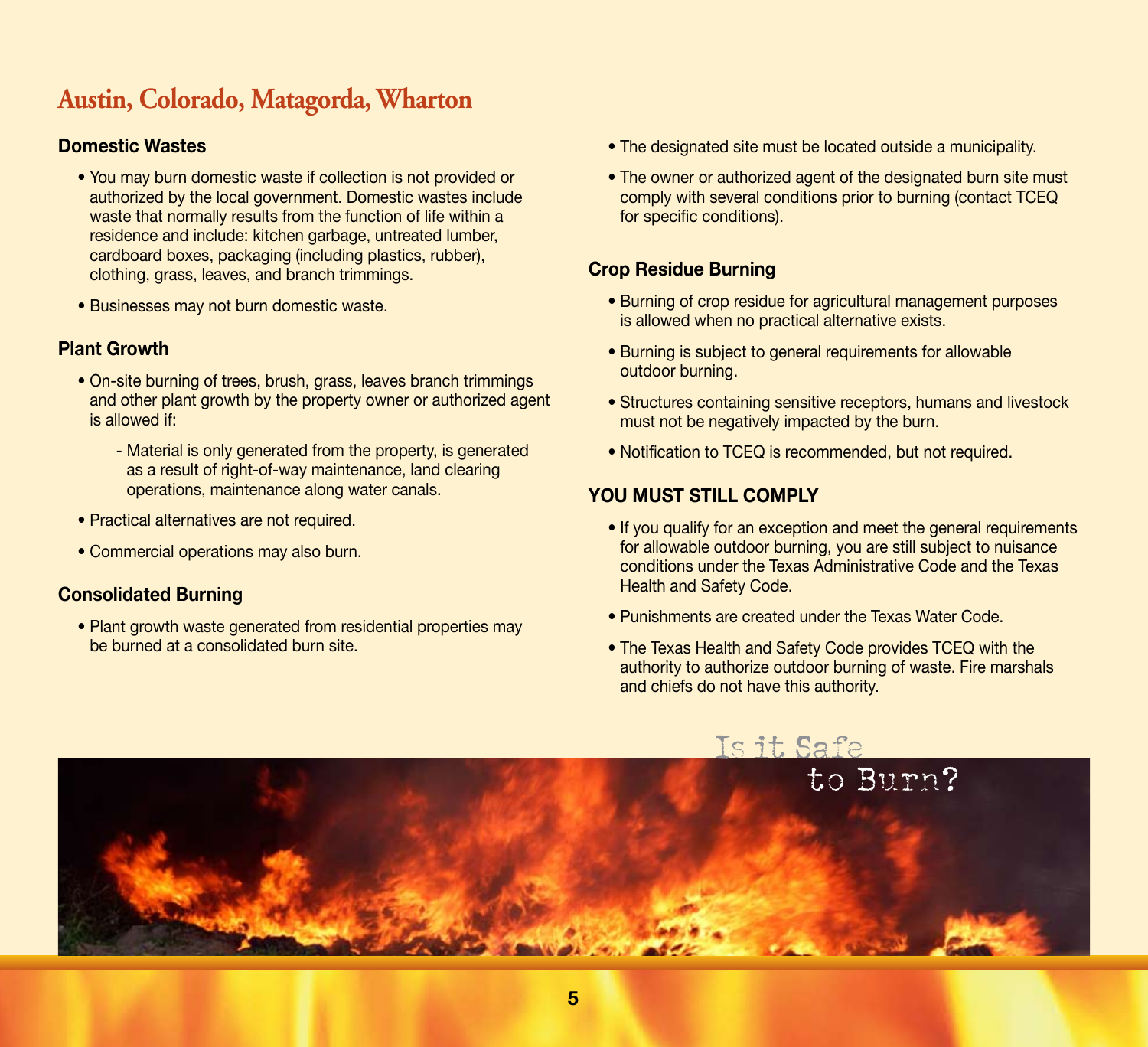

### **Montgomery County**

- *Montgomery County has an exception to the Outdoor Burning Rule that differs from all other counties.*
- *If you live in an incorporated area, inside a city/town, also check local ordinances before burning.*

### **Household Refuse**

- Burning of household refuse (garbage, rubbish, paper, and other decayable and non-decayable waste, including vegetable matter and animal and fish carcasses) is prohibited:
	- On a lot that is in a neighborhood (a platted subdivision; or property contiguous to and within 300 feet of a platted subdivision).
	- On a lot that is smaller than 5 acres.
- An offense is a Class C misdemeanor.
- Businesses may not burn household refuse.

### **Plant Growth**

- On-site burning of trees, brush, grass, leaves branch trimmings and other plant growth by the property owner or authorized agent is allowed if there is no practical alternative.
- The ozone non-attainment counties in TCEQ region 12 will generally require a practical alternative.
- Only TCEQ may determine if a practical alternative exists.
- If there is no practical alternative, then the material must be generated from the property on which the burning occurs, generated as a result of right-of-way maintenance or land clearing operations or maintenance along water canals.

### **Crop Residue Burning**

- Burning of crop residue for agricultural management purposes is allowed when no practical alternative exists.
- Burning is subject to general requirements for allowable outdoor burning.
- Structures containing sensitive receptors, humans and livestock must not be negatively impacted by the burn.
- Notification to TCEQ is recommended, but not required.

- If you qualify for an exception and meet the general requirements for allowable outdoor burning, you are still subject to nuisance conditions under the Texas Administrative Code and the Texas Health and Safety Code.
- Punishments are created under the Texas Water Code.
- The Texas Health and Safety Code provides TCEQ with the authority to authorize outdoor burning of waste. Fire marshals and chiefs do not have this authority.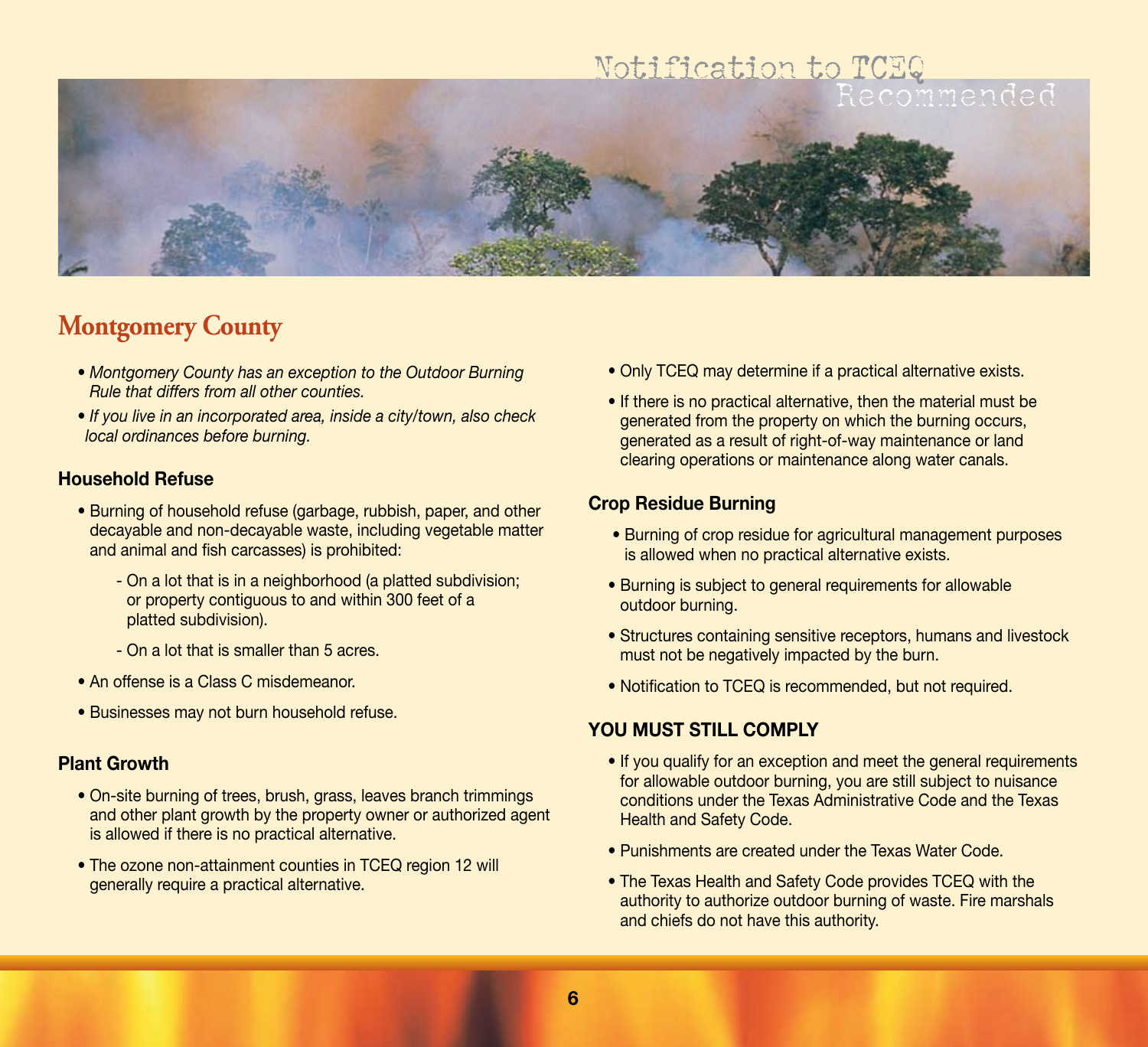### **Walker County**

### **Domestic Wastes**

- You may burn domestic waste if collection is not provided or authorized by the local government. Domestic wastes include waste that normally results from the function of life within a residence and include: kitchen garbage, untreated lumber, cardboard boxes, packaging (including plastics, rubber), clothing, grass, leaves, and branch trimmings.
- Businesses may not burn domestic waste.

### **Plant Growth**

- On-site burning of trees, brush, grass, leaves branch trimmings and other plant growth by the property owner or authorized agent is allowed if:
	- Material is only generated from the property, is generated as a result of right-of-way maintenance, land-clearing operations, maintenance along water canals.
- Practical alternatives are not required; therefore, commercial operations may also burn.

### **Crop Residue Burning**

- Burning of crop residue for agricultural management purposes is allowed when no practical alternative exists.
- Burning is subject to general requirements for allowable outdoor burning.
- Structures containing sensitive receptors, humans and livestock must not be negatively impacted by the burn.
- Notification to TCEQ is recommended, but not required.

- If you qualify for an exception and meet the general requirements for allowable outdoor burning, you are still subject to nuisance conditions under the Texas Administrative Code and the Texas Health and Safety Code.
- Punishments are created under the Texas Water Code.
- The Texas Health and Safety Code provides TCEQ with the authority to authorize outdoor burning of waste. Fire marshals and chiefs do not have this authority.

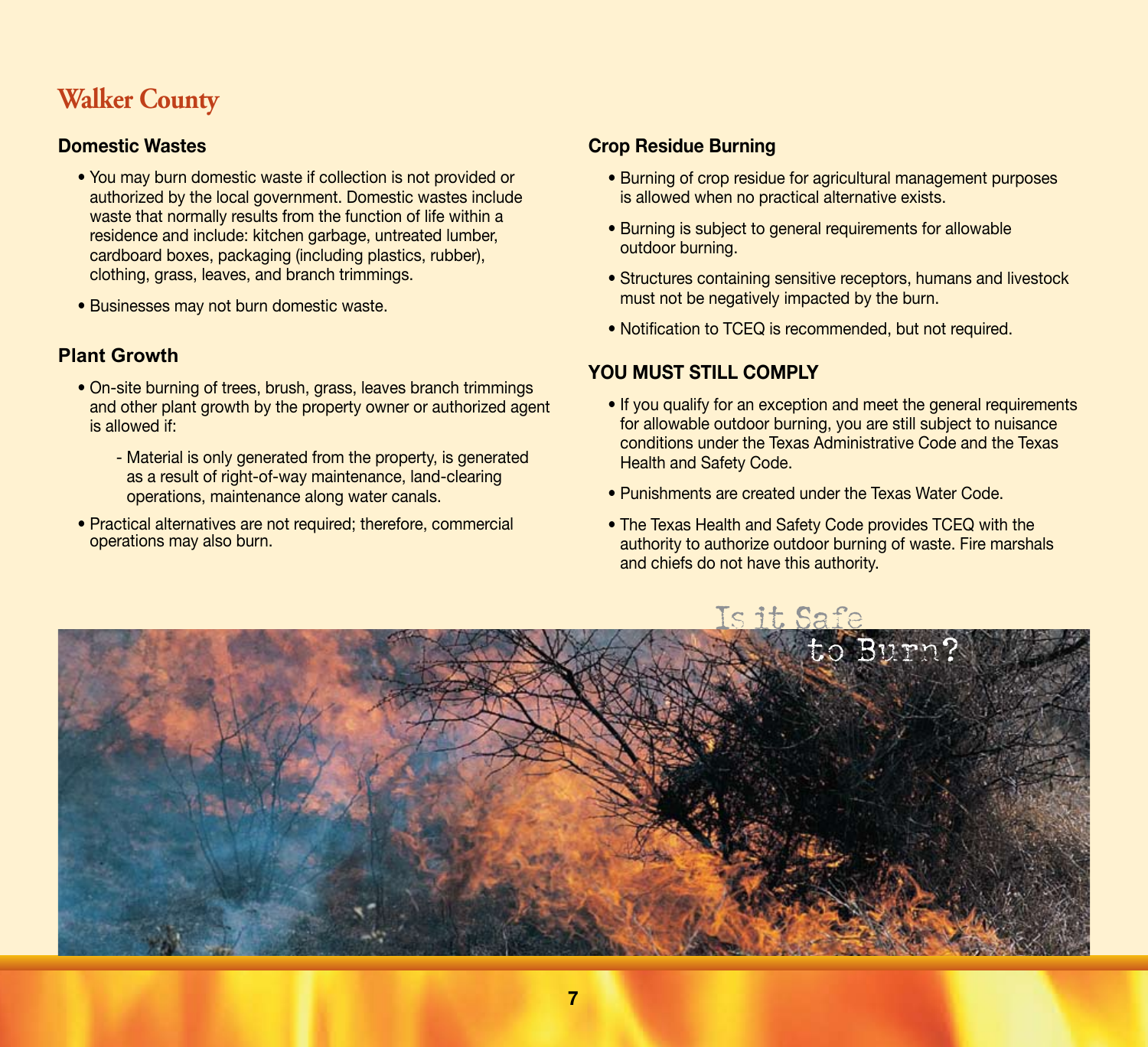## Notification to TCEQ Recommended

### **Chambers, Waller**

### **Domestic Wastes**

- You may burn domestic waste if collection is not provided or authorized by the local government. Domestic wastes include waste that normally results from the function of life within a residence and include: kitchen garbage, untreated lumber, cardboard boxes, packaging (including plastics, rubber), clothing, grass, leaves, and branch trimmings.
- Businesses may not burn domestic waste.

### **Plant Growth**

- On-site burning of trees, brush, grass, leaves branch trimmings and other plant growth by the property owner or authorized agent is allowed if there is no practical alternative.
- Only TCEQ may determine if a practical alternative exists.
- These ozone non-attainment counties in TCEQ region 12 will generally require a practical alternative.
- If there is no practical alternative then the material must be generated from the property on which the burning occurs, generated as a result of right-of-way maintenance or land clearing operations or maintenance along water canals.

### **Consolidated Burning**

• Plant growth waste generated from specific residential properties may be burned at a consolidated burn site.

- The designated site must be located outside a municipality.
- The owner or authorized agent of the designated burn site must comply with several conditions prior to burning (contact TCEQ for specific conditions).

### **Crop Residue Burning**

- Burning of crop residue for agricultural management purposes is allowed when no practical alternative exists.
- Burning is subject to general requirements for allowable outdoor burning.
- Structures containing sensitive receptors, humans and livestock must not be negatively impacted by the burn.
- Notification to TCEQ is recommended, but not required.

- If you qualify for an exception and meet the general requirements for allowable outdoor burning, you are still subject to nuisance conditions under the Texas Administrative Code and the Texas Health and Safety Code.
- Punishments are created under the Texas Water Code.
- The Texas Health and Safety Code provides TCEQ with the authority to authorize outdoor burning of waste. Fire marshals and chiefs do not have this authority.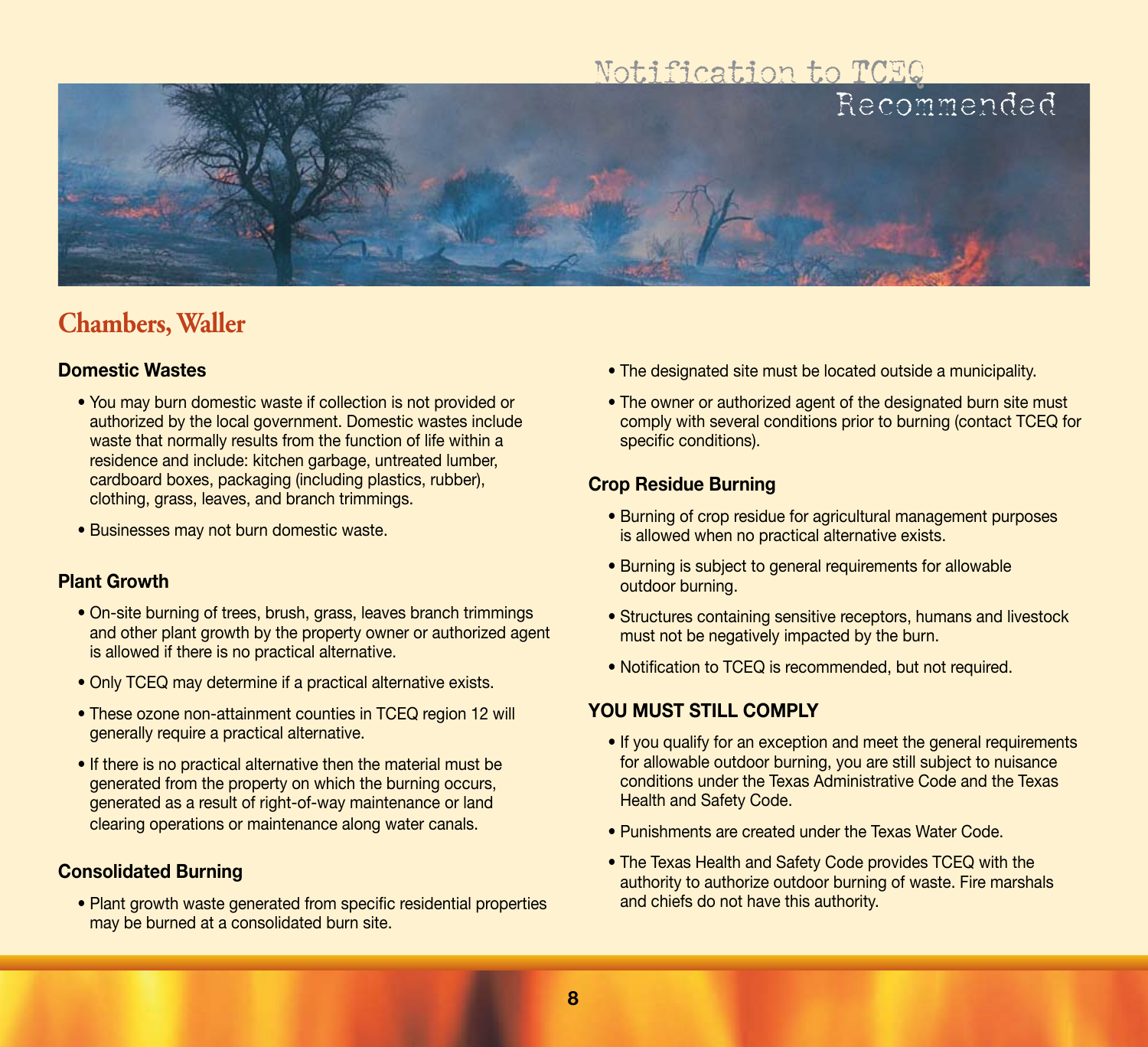### **General Requirements for Outdoor Burning**

### **Now I know the Outdoor Burning Rule. Anything else?**

The standard exceptions, explained before, cover the most common situations in which burning is an acceptable practice. It may be necessary to notify the TCEQ, local governmental agencies, and neighbors before conducting burning under one of the exceptions.

There may be local ordinances or county burn ban regulations that must be met. Under ALL of the exceptions, the burning must not create a nuisance or traffic hazard, and you must comply with all applicable local rules or ordinances.

These are the general requirements for allowable outdoor burning.

- The party responsible for the burn must be present and remains liable for damages, injuries or other consequences that may result from burning, even when it is carried out in compliance with these regulations.
- Burn only outside the corporate limits of a city or town, unless the incorporated city or town has an ordinance that permits burning.
- Burn only when the wind direction and weather conditions are such that smoke and other pollutants will not present a hazard to any public road, landing strip or navigable water body (lake, river, stream, bay) or have an adverse effect on any off-site structure containing "sensitive receptors" (residence, business, farm building, greenhouse).
- Keep fires downwind, or at least 300 feet away, from any neighboring structure that contains sensitive receptors. This requirement may be waived with the prior written approval of whoever owns or rents the adjacent property and either resides or conducts business there.
- Post someone to flag traffic if the burning causes smoke to blow onto a road or highway at any time.
- Begin burning no earlier than one hour after sunrise, end it the same day, and no later than one hour before sunset.
- Don't burn electrical insulation, treated lumber, plastics, nonwood construction/ demolition materials, heavy oils, asphaltic materials, potentially explosive materials, chemical wastes and items containing natural or synthetic rubber.

### **You Must Still Comply**

- If you qualify for an exception and meet the general requirements for allowable outdoor burning, you are still subject to nuisance conditions under the Texas Administrative Code 101.4 and the Texas Health and Safety Code 341, 343 and 382.
- Punishments are created under the Texas Water Code, Chapter 7.177.
- Texas Health and Safety Code 382.018 provides TCEQ with the authority to authorize outdoor burning of waste. Fire marshals and chiefs do not have this authority.

### **When Burning Does Not Fit an Exception**

If a burning situation does not fit an exception, but seems necessary, then a request for burning authorization can be made to the Texas Commission for Environmental Quality (TCEQ) Region 12 office at 713-767-3714.